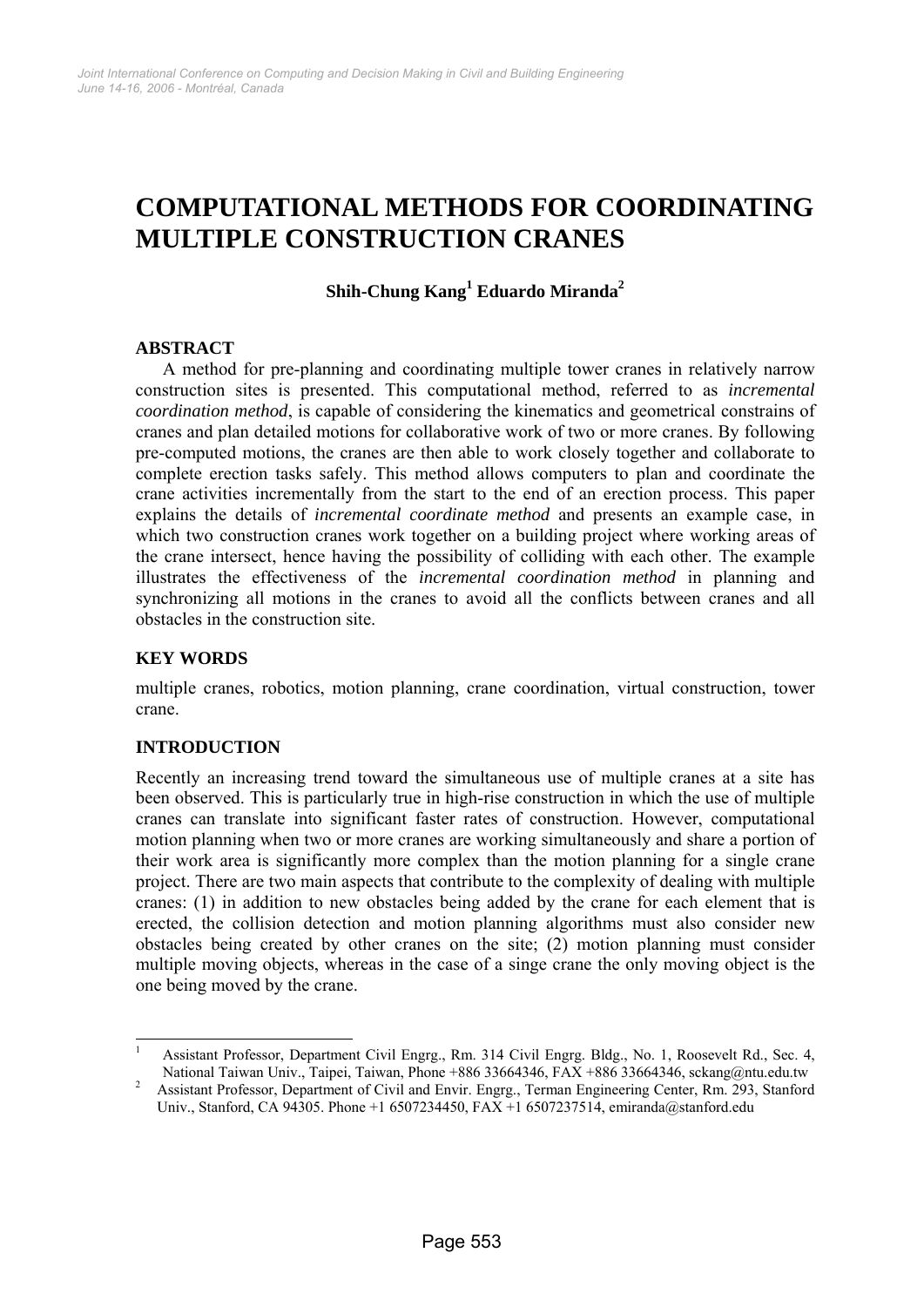When dealing with multiple cranes, motion planning involves coordination of their motions in order to avoid possible collisions of any of the cranes with all static objects in the project, as well as possible collisions between the moving cranes and the elements being transported. This paper presents the computational methods that were developed in order to coordinate erection activities of multiple cranes.

Since coordinating the activities of two or more moving cranes in general requires a very large number of calls to collision-checking functions, a particularly efficient computational method for detecting inter-crane collisions is needed. In this paper, the computational methods specifically developed for detecting possible collisions between cranes is explained.

#### **EXISTING METHODS FOR MULTIPLE ROBOTS COORDINATION**

In the field of robotics, many methods have been developed for coordinating the motions of multiple robots working closely together. For example, in the automobile industry it is very common that multiple robots are used simultaneously for assembling vehicles. A good summary of previous methods have been presented in various references (e.g., Kant and Zucker, 1986; Warren 1990; Alami et. al., 1995; and Sanchez and Latombe, 2002). In particular, Sanchez and Latombe (2002) have provided an excellent summary of some of the most important methods and have presented a new approach for coordinating multiple robots. These methods deal with the coordination of individual motions that two or more robots must execute in order to carry out a shared task. Specific computational tools are required to generate the paths of each robot, and also to plan the motions of each movable part of each robot to follow the pre-computed path in order to avoid collision with other moving parts of the same robots, with the obstacle(s) being assembled as well as with other robots.

In general we can categorize robot coordination methods into two groups: one for centralized methods and the other one for decoupled methods. Centralized methods require huge computational efforts. They are hard to be applied in practical cases. A decoupled planning method is a simpler and therefore more suitable approach for computer implementation. It composed of two phases: (1) individual planning phase; and (2) the velocity tuning phase. In the first phase, we plan the motions of each robot individually without considering the other robots in the working space. Path-planning methods, such as Probabilistic Roadmap Method (Latombe, 1991) and Rapidly-exploring random tree (Lavalle, 1998 and 2001) are usually introduced in this phase to eliminate possible collisions between each one of the robots and static obstacles in the environment. Since the first phase does not coordinate the motions of the various robots, collisions may occur between the robots. The second phase, velocity tuning phase, aims to remove the inter-robots collisions by tuning their relative velocities along the paths pre-computed in the first phase. This method essentially adds velocity controllers to all robots so that we can adjust robots' velocities to keep a safety distance between them.

In this research, a decoupled coordination method was developed, so the problem about velocity tuning needs to be dealt with. Velocity tuning consists of searching a coordination space. To clearly explain the concept of velocity tuning problem and coordination space here we use two robotic cranes as an example. Let  $\tau$ 1 and  $\tau$ 2 be the paths of two robotic cranes (Crane1 and Crane2) computed in the first phase. These two paths avoid possible collisions from static obstacles in working space, but still have possibility to conflict with the other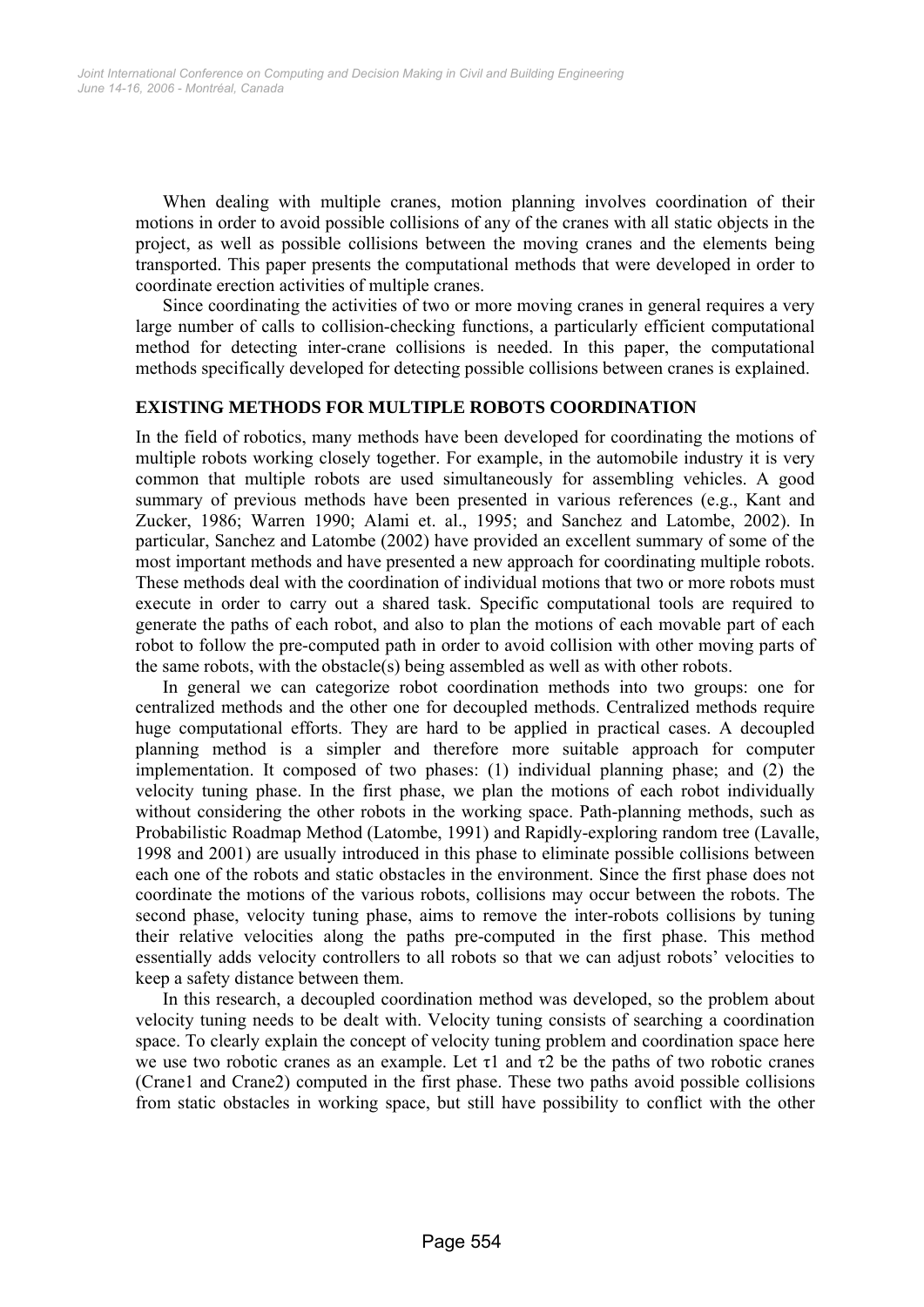crane. By forcing the cranes to move along these paths, we reduce the number of degree-offreedom of each crane into one. Hence, the composite configuration space becomes two dimensions. We denote this composite configuration space as a coordination space. More details about velocity tuning and coordination space have been summarized in multiple published papers, such as (O'Donnell and Lozano-Perez, 1989; Švestka and Overmars, 1998; Sanchez and Latombe, 2002).

## **INCREMENTAL COORDINATION METHOD**

The major effort in this research is to develop a computational method specifically for coordinating multiple cranes on a construction site.

Achieving this goal requires considering more issues than in typical coordination problems in multiple robots. A typical environment for robots involves relatively less changing obstacles in the environment. Take a welding robot in vehicle manufacture for example, the list of obstacles before and after welding may change very little or even the change can be ignored. However, in a construction project, the number of structural elements is increasing as erection progresses. Cranes need to avoid collisions with all structural elements that have previously been erected and find a collision-free path for the each subsequent element to be erected. Namely, the obstacle list is increasing along with construction progress. Therefore, we have to modify existing decoupled coordination method so that we can deal with the coordination problems in a continuously-changing construction environment.

In this research, a new method, referred to as *incremental coordination method* was developed to plan motions for multiple cranes. Similarly to other decoupled coordination methods, this method also is composed of two phases: the first phase is to plan the motions of each crane without considering other cranes; the second phase is to coordinate the activities between cranes. Instead of planning the crane motions for an entire project, the method developed in this research plans the motions of individual crane during a period of time and coordinates the motions of cranes during that time period by using velocity tuning approach.

A two-crane example is used in the following paragraphs to illustrate the main concepts of the proposed method. This case will later be generalized for the cases involving more than two cranes. Assume we would like to synchronize the motions of two cranes, Crane1 and Crane2, in a construction site with the possibility of spatial conflicts. To coordinate the activities of the cranes, the first phase is to perform the motion planning for both Crane1 and Crane2 during a user defined time interval δ. This involves computing collision-free paths of all elements to be erected by Crane1 during a time interval  $\delta$ , by considering all the elements to be erected by Crane2 during the same time interval δ as obstacles even in the case that these elements have not been erected. At this stage, motion planning avoids the cranes from colliding with elements in their final (erected) position, but does not consider the possibility of the collisions between cranes or the collisions between a crane and a structural element being erecting. The same procedure is performed in Crane2. It regards all the elements to be erected by Crane1 in the end of time interval  $\delta$  and plan the erection paths for each elements to be erected by Crane2 during this time.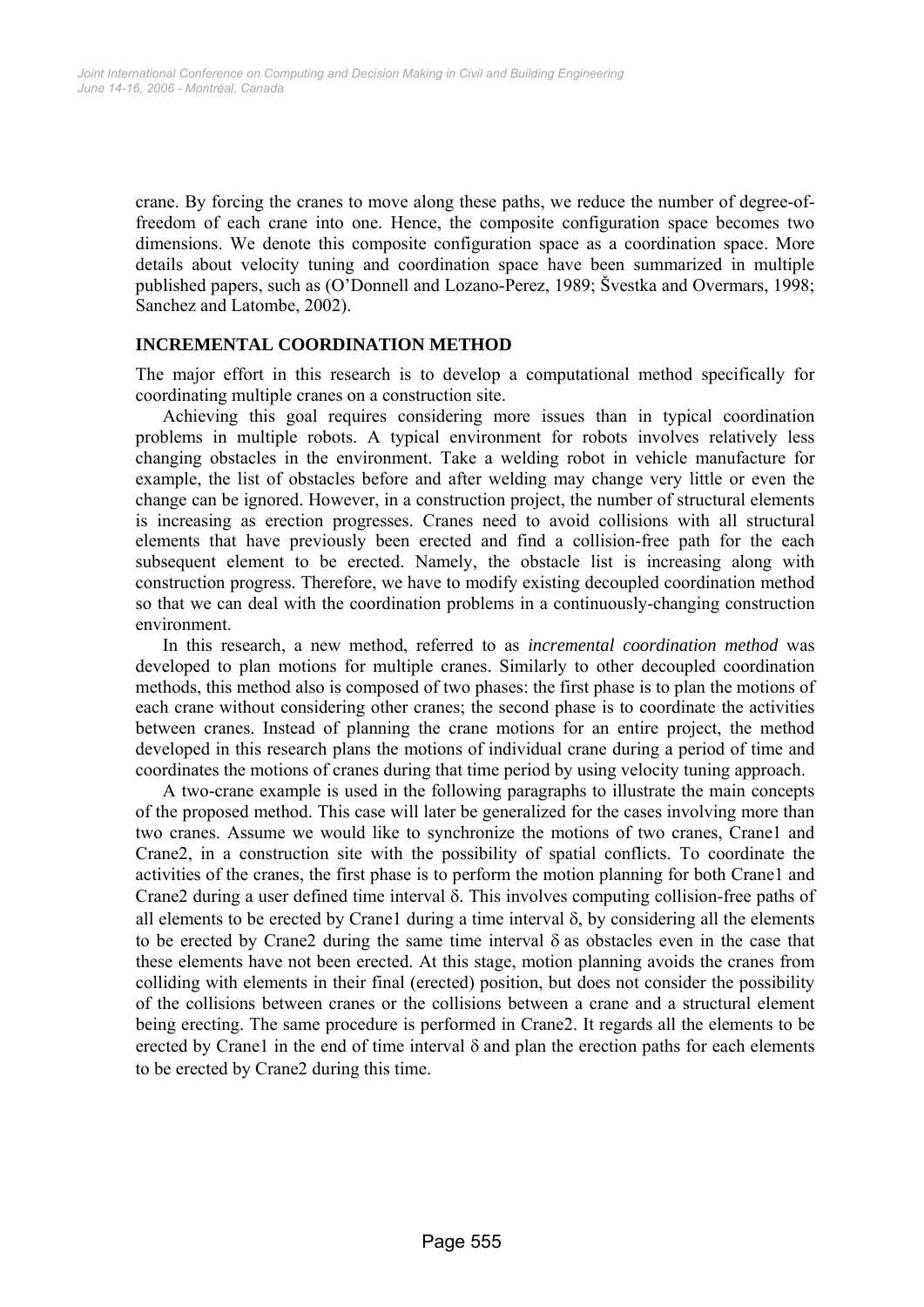The possible collisions between cranes are then eliminated in the second phase by tuning the velocities of the cranes in the coordination space. In this phase, the motions in each crane required to erect pieces during the time interval δ are adjusted to avoid possible collisions during this time interval. Phase one and two are then repeated at each time interval δ until all the elements in the project have been erected. The time interval usually needs to be a short period of time, for example a time that is approximately equivalent to the average time required to erect three or four elements. This time interval does not need to remain constant and, for example, in the case of high rise construction,  $\delta$  could increase as the erection progresses, in order to take into account the increase in average time to erect an element as the erection of the building progresses. The process of incremental decoupled method is summarized and illustrated in Figure 1.



Figure 1: Procedure for Planning and Coordinating a Two-Crane Construction Project

The planning method shown in Figure 1 can be further generalized. Figure 2 presents a general algorithm of incremental decoupled method, which is capable of dealing with the coordination problem in a project involving two or more cranes. The basic idea of this method is to ignore the other cranes and only considering the obstacles in the environment first. Each crane performs its motion planning individually within a pre-defined incremental time. It then employs velocity tuning method to coordinate the activities between cranes. If we cannot find collision-free coordinated paths for all of the cranes, we may try to adjust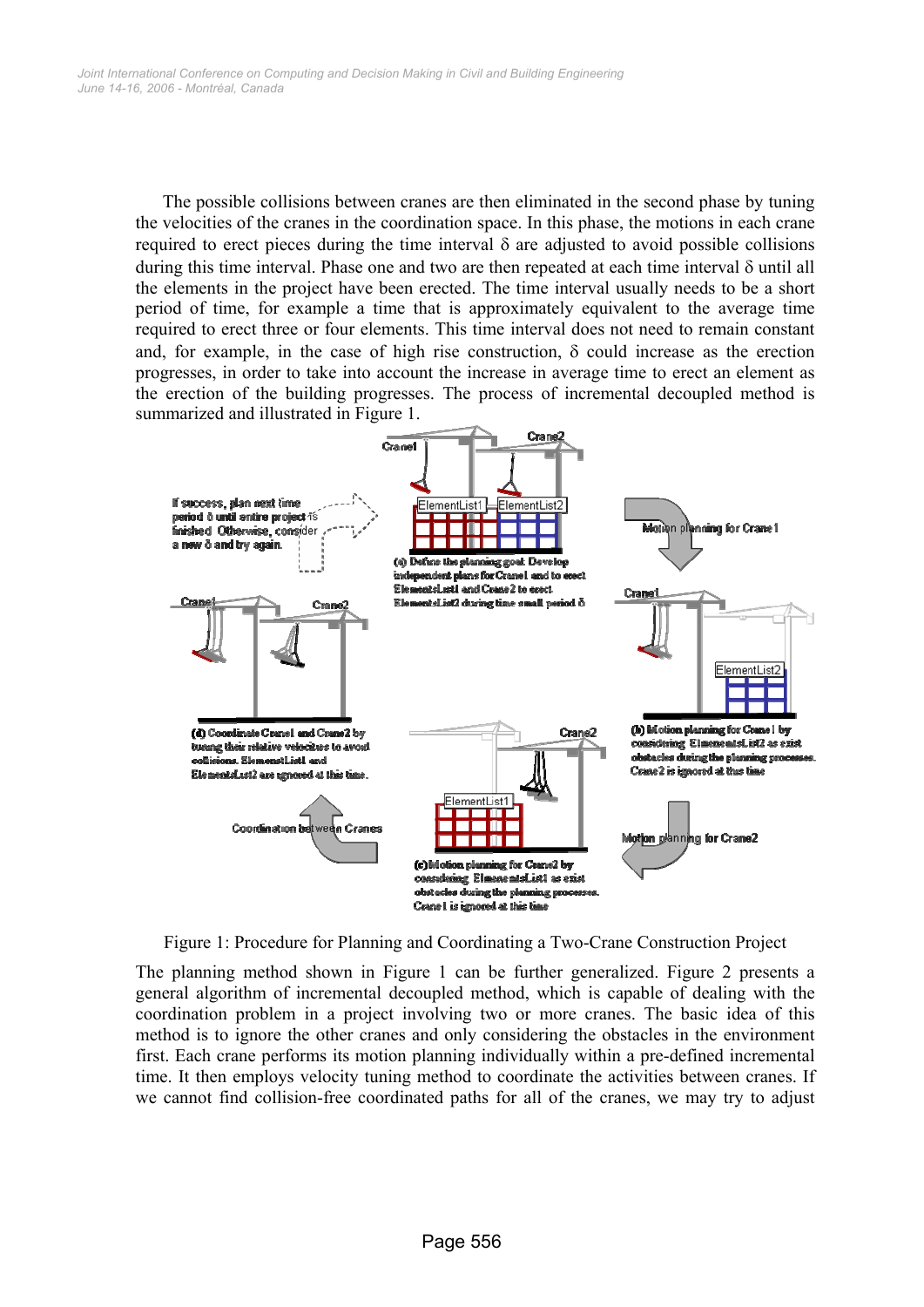(usually shorten) the pre-incremental time and perform the procedure again. Because shorter time periods usually consider fewer obstacles during the calculation, we have better opportunity to successfully find the collision-free planning for all the cranes.

**Algorithm** *IncrementalDecoupledCoordinator (CraneList CList, ElementList EList):*  Coordinate the cranes in crane list to erect the buildings in building list.

- 1:  $t$  ← starting time
- 2: **REPEAT**
- 3: **DO**
- 4:  $\delta \leftarrow$  time increment
- 5: **FOR EACH** crane Cr in CList
- 6: obstacleList← All the elements except the elements will erected by Cr
- 7: Plan the motion of Cr using obstacleList
- 8: **END FOR**
- 9: **WHILE** successfully coordinate cranes in CList during time t to t+  $\delta$
- $10^{\circ}$  t ← t+  $\delta$
- 11: **UNTIL** all the buildings elements in EList is erected

Figure 2: Algorithm of Incremental Coordination Method

## **THE USE OF INCREMENTAL COORDINATION METHOD**

An example case was implemented to demonstrate the use of computational methods to coordinate multiple cranes in a construction site. This example simulates the erection activities of two cranes, which work closely in a building project and partially overlap their working zones. Figure 3 illustrates the layout of the example project.

As shown in Figure 3, two tower cranes (named Crane 1 and Crane 2) are involved in this building project. Working zone of Crane 1 is the working area that Crane 1 can reach. It covers part of the area that the building structure will be erected and also covers the material supply location of Crane 1. Similarly, working zone of Crane 2 is the working area that Crane 2 can reach, covering partially the building structure and also the material supply location of Crane 2. In order to cover the entire building area where the structure will be erected, the working zones of the cranes need to be overlapped. While both cranes move within the overlap area in the same time, two cranes could collide. Therefore, when planning the erection processes for this example project, we can not only consider the erection tasks for individual cranes but also need to eliminate collisions between cranes.

A computer function, *Coordinator*(), was implemented to plan the erection tasks and coordinate the motions between cranes. The inputs of this function include the kinematics of the cranes, the sizes and shapes of each structural element and the three-dimensional model of the structure will be erected. Two computer objects, Crane 1 and Crane 2, were defined to present the kinematics information of the cranes, such as locations, dimensions and operational speeds. In the function, each structural element is also presented by a computer object to convey the geometrical information of the material supplies. Furthermore, construction model (building model) is presented by a computer object, in which the positions of all structural elements and the positions of connections were defined.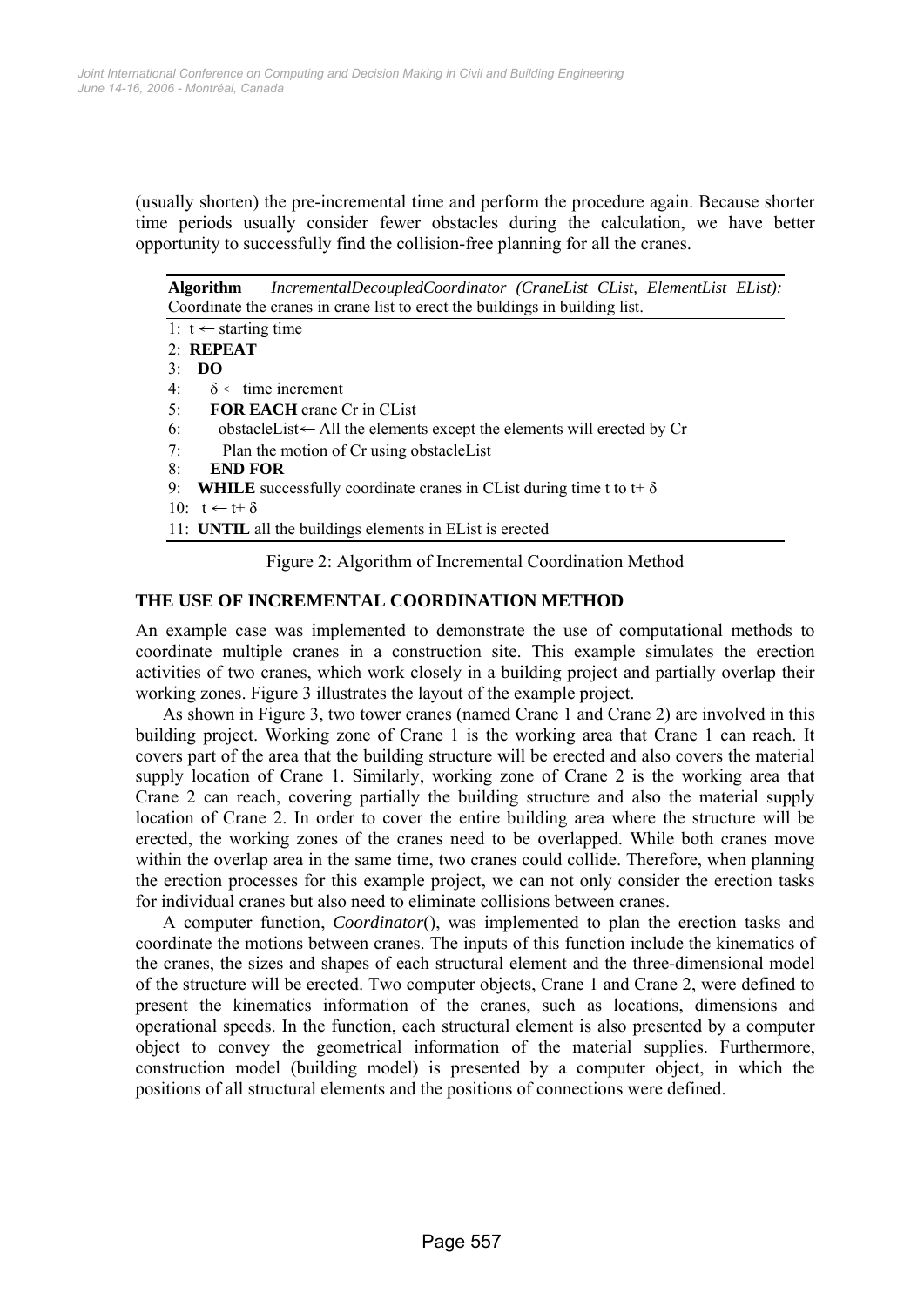

Figure 3: Site Layout of a Two-Cranes Example Project

Having the basic inputs (cranes, materials and construction models), the *Coordinator*() function follows the procedure shown in Figure 2 (i.e. incremental decoupled method) to plan and coordinate the activities between cranes. The main workflow in the *Coordinator*() function is: (1) to generate the obstacle list specifically for Crane 1 and plan its motions to complete given erection tasks without colliding with any obstacles in the list within a predefined incremental time; (2) to generate the obstacle list specifically for Crane 2 and plan its motions to complete given erection tasks without colliding with the obstacles in the list within the incremental time; (3) to save the time histories of the motions of the both cranes (including the time history of the movements of each part of the crane); (4) to coordinate the motions of the crane by applying velocity tuning method; (5) to generate a global time history table so that the time histories of individual cranes can be mapped to global times; and (6) visualize the cranes' motions by forcing both cranes to follow their time histories in the global time history table.

In the workflow described above, three additional major functions are implemented that are called by the *Coordinator*() function. The first one is *generateObstacleList*(), which is capable of dynamically generating a list of obstacles that represent the existing building (the structural elements have been erected) to reflect current construction progress. The second function is *motionPlanner*(), which is used to plan the motions of the given crane to complete the erection tasks and simultaneously avoid the obstacles in the obstacle list. *motionPlanner*() actually includes the path-finding methods described in Kang and Miranda (2004) , which are capable of computing possible collision-free paths for a crane to complete erection tasks efficiently. The third function, *craneCollisionDetector*(), was developed to detect the collisions between cranes. In order to detect possible collisions between the cranes, the cranes are approximated by multiple cylinders. The *craneCollisionDetector*() function essentially computes the distances between groups of cylinders. If there is any collision (clear distance less than a safety margin) between the cylinders in different groups, the cranes are regarded as in collision status.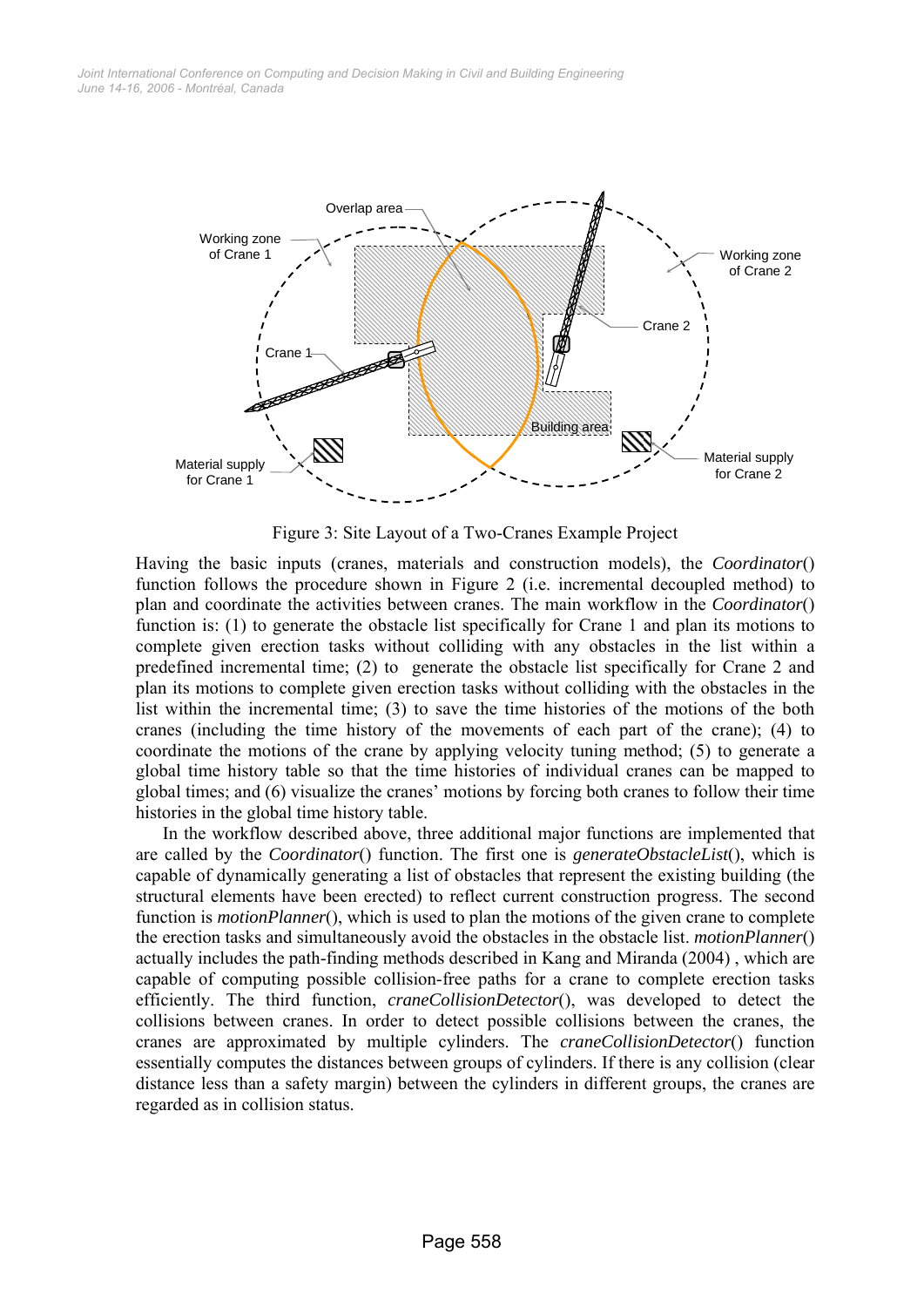## **VISUALIZATION OF THE ERECTION PROCESSES**

Figure 4 shows the snap shots generated by running the *Coordinator*() function. They are a portion of the erection activities in the example project shown in Figure 3. These pictures illustrate a scenario in which both cranes erect the structural elements in the overlap area and collisions could occur between them. All inter-crane collisions have been eliminated by applying the computational methods implemented in the *Coordinator*() function. These snaps shots are taken every 10 seconds (i.e. choosing 1 from every 100 frames in the animation file that visualizes actual speed of the erection activities), so the 20 frames in Figure 4 correspond to 200 seconds in the actual erection processes. For a better presentation, the waiting times for securing the element to the hook and the waiting times for releasing the elements are not shown here.

From picture number 01 to 05, both cranes lift the structural elements from material supply locations and rotate their jibs to transport the elements toward their destinations in the building structure. From picture number 06 to 08, both cranes reach the position above their destinations and start lowering the structural elements. Although it seems the tips of two jibs overlap in these pictures, they are actually free from collisions in the three-dimensional space due to different set-ups between the cranes. In construction practice, the heights of the jibs are always set differently (different tower heights) to reduce potential conflictions between jibs. In this example case, the jib of Crane 2 (the crane in further side of the pictures) is higher than the jib of Crane 1 (the near side crane). Therefore, possible inter-cranes collisions will only occur between the cable of Crane 2 and the jib of Crane 1.

At picture number 9, Crane 2 has released the structural element and starts rotating toward its material supply location for preparing the next lift. From picture number 10 to number 16, since Crane 1 is still lowering the structural element, Crane 2 stops rotating to prevent its cable from hitting the jib of Crane 1. From picture number 17, Crane 1 has released the structural element and starts rotating the jib backward its material supply location. At this time, the jib of Crane 1 still blocks the way, to which the jib of Crane 2 supposes to rotate. From picture number 18 to number 20, Crane 1 has left the region that impedes Crane 2 from rotating, so Crane 2 rotates toward it material supply location, and simultaneously Crane 1 continue rotates toward its material supply location for preparing the next lift.

Figure 4 indicates that *Coordinator*() is capable of coordinating the motions of two cranes to complete the erection tasks without any collision. It also shows that using the *Coordinator*() function allows us generating detailed simulations and realistic animations, which provide engineers quantitative and graphical references to visualize and improve erection plans.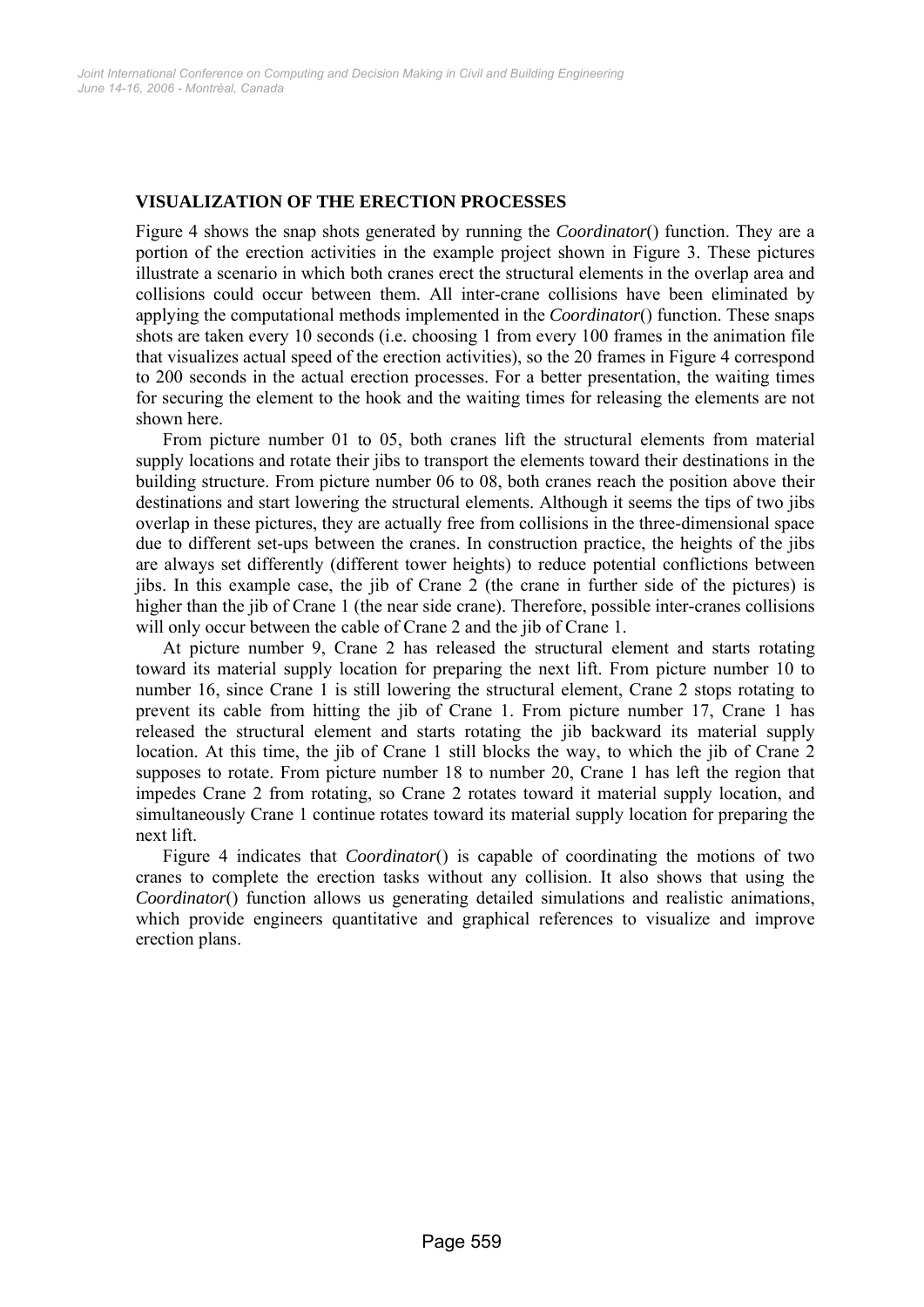

Figure 4: Snapshots of Two-Cranes Collaborating for Erecting a Steel Building.